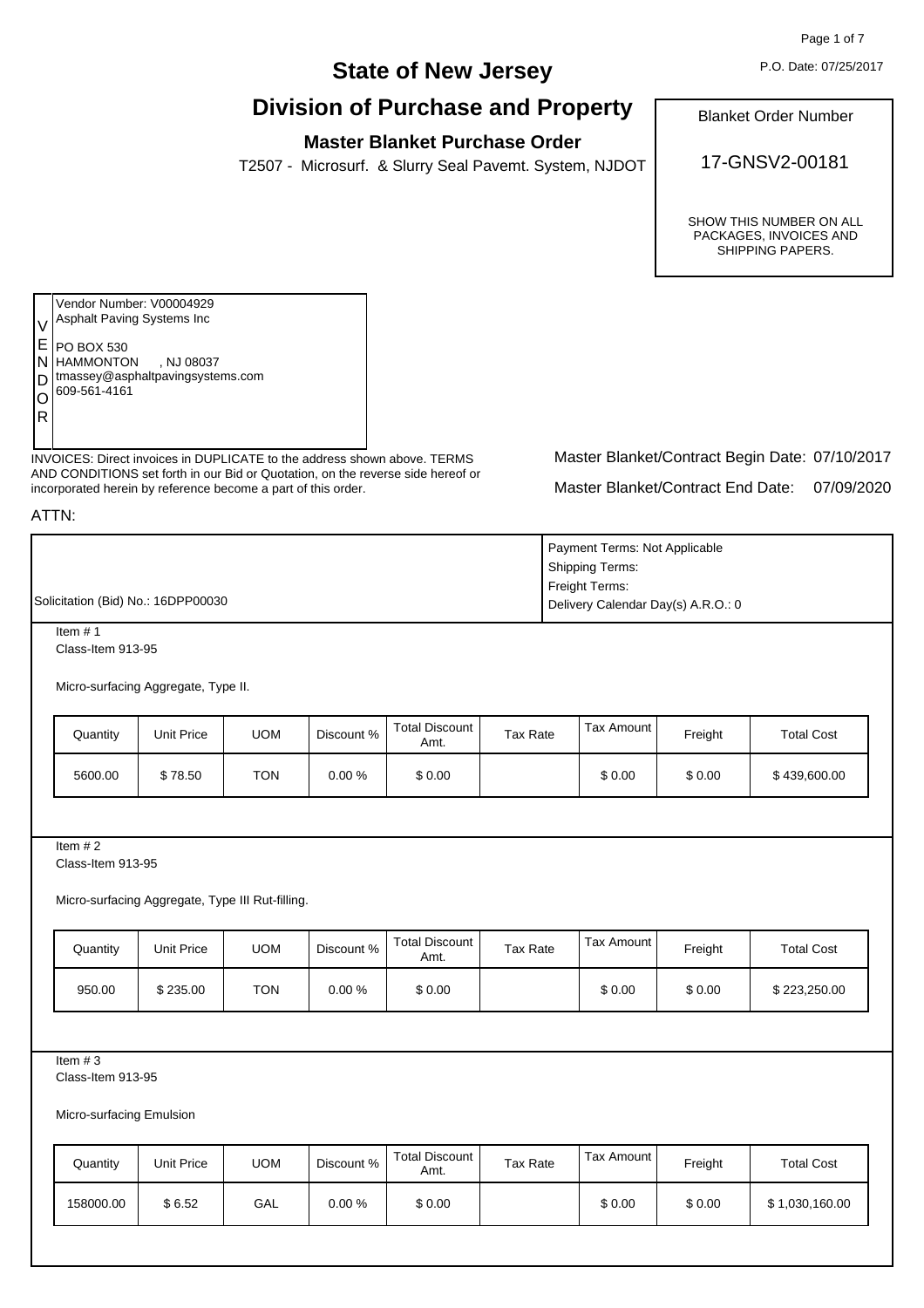Tack Coat,

| Quantity | Unit Price | UOM | Discount % | Total Discount<br>Amt. | Tax Rate | Tax Amount I | Freight | <b>Total Cost</b> |
|----------|------------|-----|------------|------------------------|----------|--------------|---------|-------------------|
| 39000.00 | \$2.74     | GAL | 0.00 %     | \$0.00                 |          | \$0.00       | \$0.00  | \$106,860.00      |

## Item # 5

Class-Item 913-95

HMA Patch

| Quantity | Unit Price | UOM        | Discount % | Total Discount<br>Amt. | <b>Tax Rate</b> | Tax Amount I | Freight | <b>Total Cost</b> |
|----------|------------|------------|------------|------------------------|-----------------|--------------|---------|-------------------|
| 180.00   | \$515.00   | <b>TON</b> | 0.00 %     | \$0.00                 |                 | \$0.00       | \$0.00  | \$92,700.00       |

Item # 6

Class-Item 913-95

Full Depth Concrete Pavement Repair, HMA

| Quantity | Unit Price | <b>UOM</b> | Discount % | Total Discount<br>Amt. | Tax Rate | Tax Amount I | Freight | <b>Total Cost</b> |
|----------|------------|------------|------------|------------------------|----------|--------------|---------|-------------------|
| 180.00   | \$300.00   | SQYD       | 0.00 %     | \$0.00                 |          | \$0.00       | \$0.00  | \$54,000.00       |

Item # 7

Class-Item 913-95

Sealing of cracks in hot mix asphalt surface course.

| Quantity | Unit Price | UOM | Discount % | Total Discount I<br>Amt. | <b>Tax Rate</b> | Tax Amount I | Freight | <b>Total Cost</b> |
|----------|------------|-----|------------|--------------------------|-----------------|--------------|---------|-------------------|
| 9250.00  | \$1.15     | LFT | 0.00 %     | \$0.00                   |                 | \$0.00       | \$0.00  | \$10,637.50       |

Item # 8

Class-Item 913-95

Cleaning and sealing joints and cracks in concrete pavement

| Quantity | Unit Price | <b>UOM</b> | Discount % | Total Discount  <br>Amt. | Tax Rate | Tax Amount | Freight | <b>Total Cost</b> |
|----------|------------|------------|------------|--------------------------|----------|------------|---------|-------------------|
| 9000.00  | \$2.00     | LFT        | 0.00%      | \$0.00                   |          | \$0.00     | \$0.00  | \$18,000.00       |
|          |            |            |            |                          |          |            |         |                   |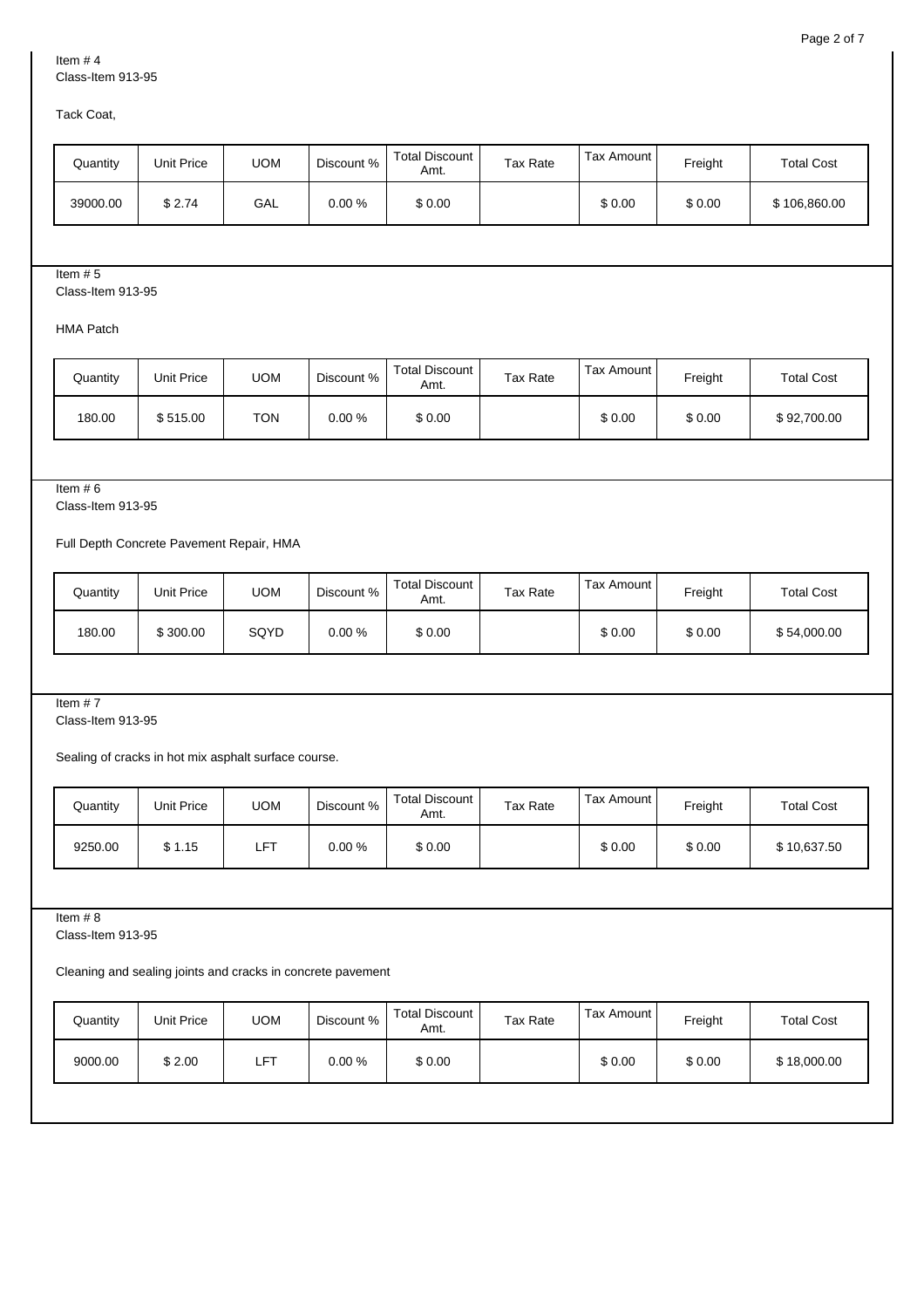### Removal of RPM

| Quantity | Unit Price | UOM | Discount % | Total Discount I<br>Amt. | Tax Rate | Tax Amount I | Freight | <b>Total Cost</b> |
|----------|------------|-----|------------|--------------------------|----------|--------------|---------|-------------------|
| 1800.00  | \$15.00    | EA  | 0.00 %     | \$0.00                   |          | \$0.00       | \$0.00  | \$27,000.00       |

#### Item # 10

Class-Item 913-95

RPM, Bi-directional amber lens

| Quantity | Unit Price | <b>UOM</b> | Discount % | Total Discount I<br>Amt. | Tax Rate | Tax Amount I | Freight | <b>Total Cost</b> |
|----------|------------|------------|------------|--------------------------|----------|--------------|---------|-------------------|
| 725.00   | \$50.64    | EA         | $0.00 \%$  | \$0.00                   |          | \$0.00       | \$0.00  | \$36,714.00       |

## Item # 11

Class-Item 913-95

Traffic stripes, 4"

| Quantity  | Unit Price | <b>UOM</b> | Discount % | Total Discount<br>Amt. | Tax Rate | Tax Amount I | Freight | <b>Total Cost</b> |
|-----------|------------|------------|------------|------------------------|----------|--------------|---------|-------------------|
| 181000.00 | \$0.69     | EA         | $0.00 \%$  | \$0.00                 |          | \$0.00       | \$0.00  | \$124,890,00      |

### Item # 12

Class-Item 913-95

Traffic stripes, Latex 4"

| Quantity  | Unit Price | UOM | Discount % | Total Discount<br>Amt. | Tax Rate | Tax Amount I | Freight | <b>Total Cost</b> |
|-----------|------------|-----|------------|------------------------|----------|--------------|---------|-------------------|
| 361000.00 | \$0.28     | LFT | 0.00 %     | \$0.00                 |          | \$0.00       | \$0.00  | \$101,080.00      |

Item  $# 13$ 

Class-Item 913-95

Traffic Control - State

| Quantity | Unit Price | <b>UOM</b>  | Discount % | Total Discount  <br>Amt. | <b>Tax Rate</b> | Tax Amount | Freight | <b>Total Cost</b> |
|----------|------------|-------------|------------|--------------------------|-----------------|------------|---------|-------------------|
| 430.00   | \$545.00   | <b>HOUR</b> | $0.00 \%$  | \$0.00                   |                 | \$0.00     | \$0.00  | \$234,350.00      |
|          |            |             |            |                          |                 |            |         |                   |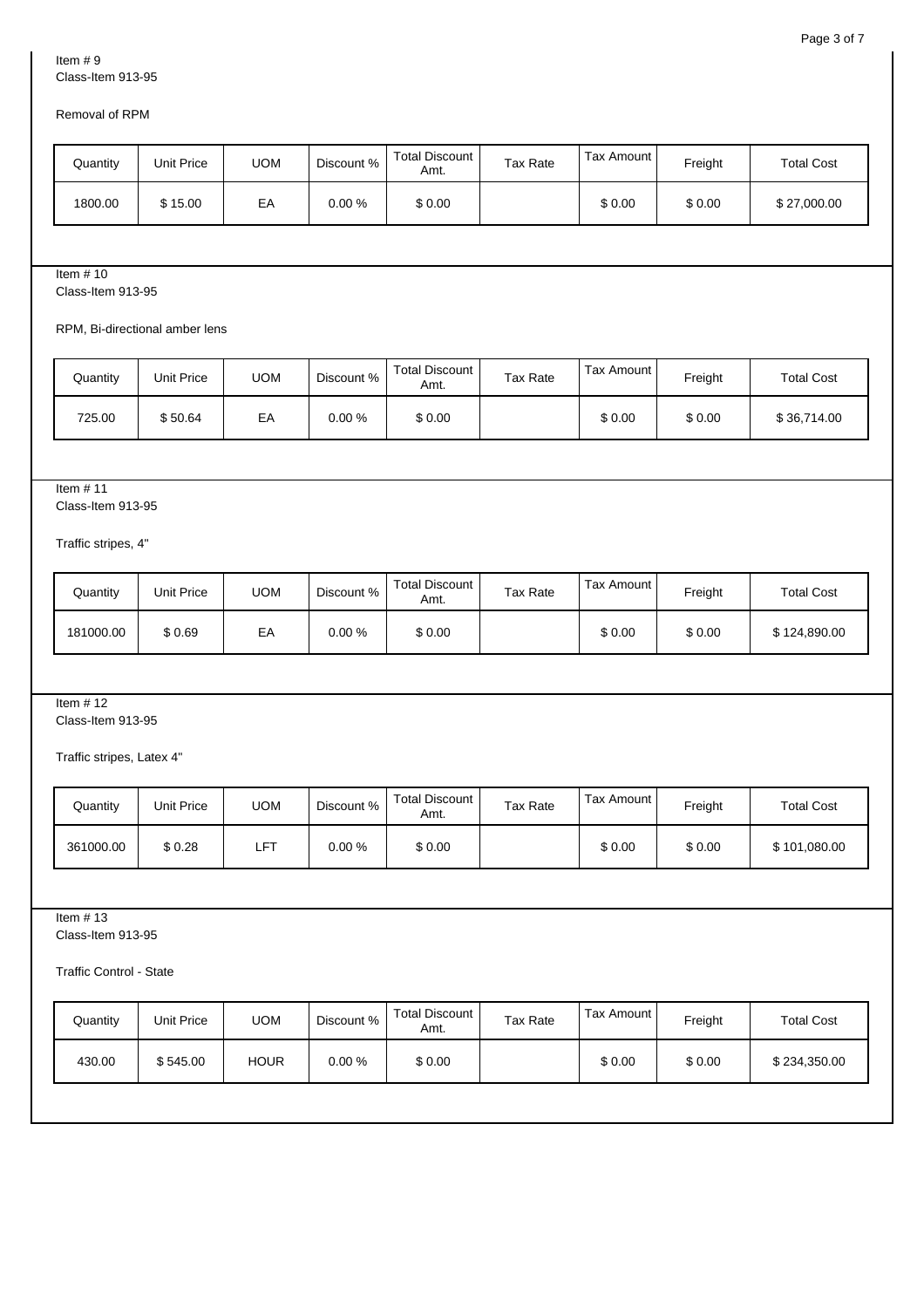## Removal of Traffic Stripes

| Quantity  | Unit Price | UOM        | Discount % | Total Discount  <br>Amt. | <b>Tax Rate</b> | Tax Amount I | Freight | <b>Total Cost</b> |
|-----------|------------|------------|------------|--------------------------|-----------------|--------------|---------|-------------------|
| 180000.00 | \$0.64     | <b>LFT</b> | 0.00 %     | \$0.00                   |                 | \$0.00       | \$0.00  | \$115,200.00      |

## Item # 15

Class-Item 913-95

Traffic Control - County and Municipality

| Quantity | Unit Price | UOM         | Discount % | Total Discount 1<br>Amt. | Tax Rate | Tax Amount I | Freight | <b>Total Cost</b> |
|----------|------------|-------------|------------|--------------------------|----------|--------------|---------|-------------------|
| 430.00   | \$435.00   | <b>HOUR</b> | $0.00 \%$  | \$0.00                   |          | \$0.00       | \$0.00  | \$187,050.00      |

## Item # 16

Class-Item 913-95

#### RPM, Mono-directional, white lens

| Quantity | Unit Price | <b>UOM</b> | Discount % | Total Discount<br>Amt. | Tax Rate | Tax Amount I | Freight | <b>Total Cost</b> |
|----------|------------|------------|------------|------------------------|----------|--------------|---------|-------------------|
| 725.00   | \$50.64    | EA         | 0.00 %     | \$0.00                 |          | \$0.00       | \$0.00  | \$36,714.00       |

## Item # 17

Class-Item 913-95

RPM, Mono-directional, amber lens

| Quantity | Unit Price | UOM | Discount % | Total Discount<br>Amt. | Tax Rate | Tax Amount I | Freight | <b>Total Cost</b> |
|----------|------------|-----|------------|------------------------|----------|--------------|---------|-------------------|
| 725.00   | \$50.64    | EA  | 0.00 %     | \$0.00                 |          | \$0.00       | \$0.00  | \$36,714.00       |

Item  $# 18$ 

Class-Item 913-95

Rumble Strip

| Quantity | Unit Price | <b>UOM</b> | Discount % | Total Discount  <br>Amt. | <b>Tax Rate</b> | Tax Amount I | Freight | <b>Total Cost</b> |
|----------|------------|------------|------------|--------------------------|-----------------|--------------|---------|-------------------|
| 36000.00 | \$0.77     | LFT        | 0.00%      | \$0.00                   |                 | \$0.00       | \$0.00  | \$27,720.00       |
|          |            |            |            |                          |                 |              |         |                   |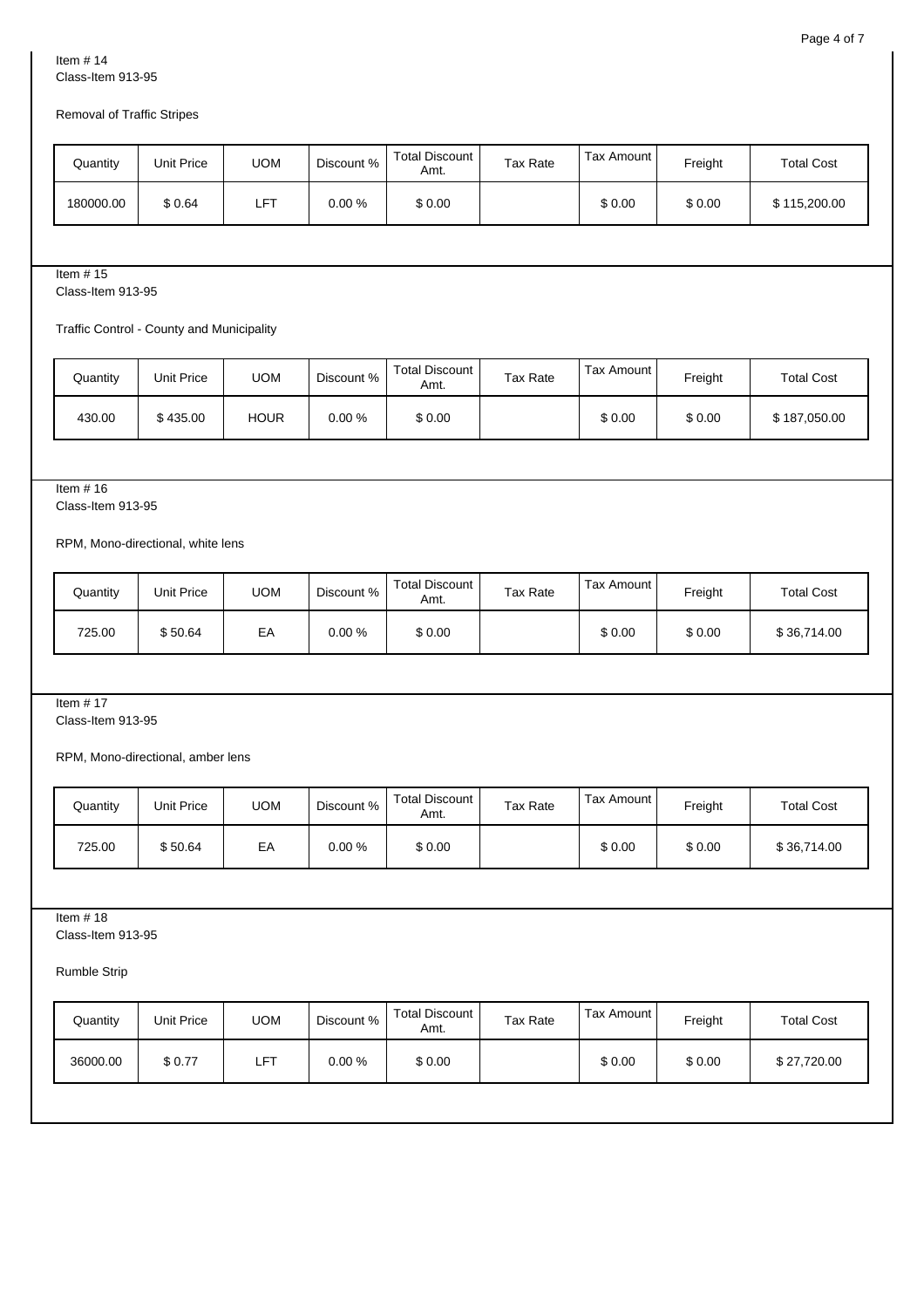## Slurry seal, aggregate, Type II

| Quantity | Unit Price | <b>UOM</b> | Discount % | <b>Total Discount</b><br>Amt. | Tax Rate | Tax Amount I | Freight | <b>Total Cost</b> |
|----------|------------|------------|------------|-------------------------------|----------|--------------|---------|-------------------|
| 5600.00  | \$84.83    | <b>TON</b> | $0.00\%$   | \$0.00                        |          | \$0.00       | \$0.00  | \$475,048.00      |

## Item # 20

Class-Item 913-95

Slurry seal emulsion

| Quantity  | Unit Price | UOM | Discount % | <b>Total Discount</b><br>Amt. | Tax Rate | Tax Amount I | Freight | <b>Total Cost</b> |
|-----------|------------|-----|------------|-------------------------------|----------|--------------|---------|-------------------|
| 158000.00 | \$7.10     | GAL | 0.00 %     | \$0.00                        |          | \$0.00       | \$0.00  | \$1,121,800.00    |

## Item # 21

Class-Item 913-95

Micro-paving Joints

| Quantity | Unit Price | UOM | Discount % | Total Discount<br>Amt. | Tax Rate | Tax Amount I | Freight | <b>Total Cost</b> |
|----------|------------|-----|------------|------------------------|----------|--------------|---------|-------------------|
| 9000.00  | \$3.87     | LFT | 0.00 %     | \$0.00                 |          | \$0.00       | \$0.00  | \$34,830.00       |

#### Item # 22

Class-Item 913-95

Traffic Stripes, 6"

| Quantity | Unit Price | UOM        | Discount % | Total Discount I<br>Amt. | Tax Rate | Tax Amount I | Freight | <b>Total Cost</b> |
|----------|------------|------------|------------|--------------------------|----------|--------------|---------|-------------------|
| 36000.00 | \$0.78     | <b>LFT</b> | 0.00 %     | \$0.00                   |          | \$0.00       | \$0.00  | \$28,080.00       |

Item  $#23$ 

Class-Item 913-95

Traffic Marking Lines, 8"

| Quantity | Unit Price | <b>UOM</b> | Discount % | Total Discount  <br>Amt. | Tax Rate | Tax Amount I | Freight | <b>Total Cost</b> |
|----------|------------|------------|------------|--------------------------|----------|--------------|---------|-------------------|
| 9000.00  | \$1.23     | <b>LFT</b> | $0.00 \%$  | \$0.00                   |          | \$0.00       | \$0.00  | \$11,070.00       |
|          |            |            |            |                          |          |              |         |                   |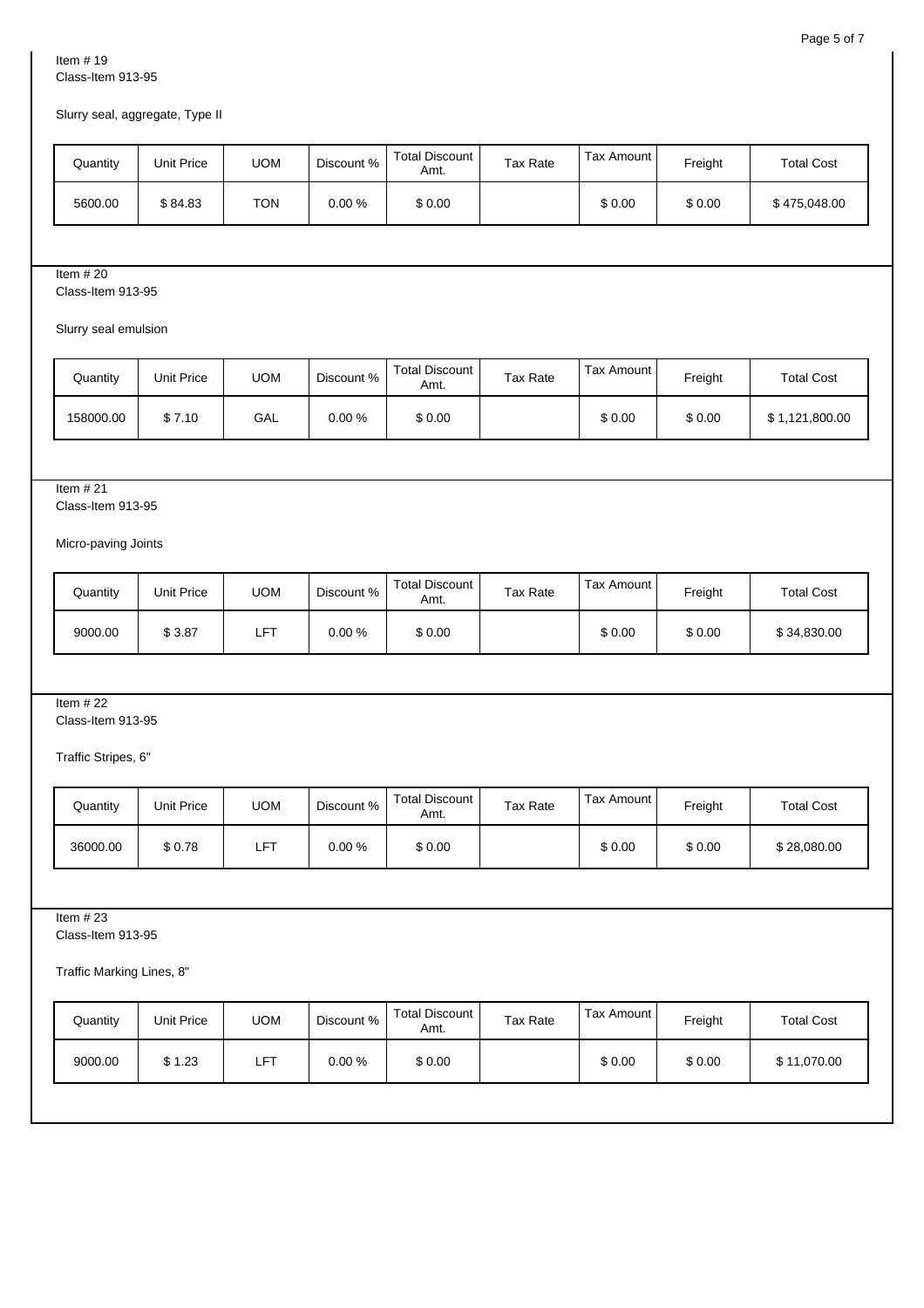Traffic Marking Lines, 24"

| Quantity | Unit Price | UOM        | Discount % | Total Discount  <br>Amt. | Tax Rate | Tax Amount I | Freight | <b>Total Cost</b> |
|----------|------------|------------|------------|--------------------------|----------|--------------|---------|-------------------|
| 900.00   | \$7.20     | <b>LFT</b> | 0.00 %     | \$0.00                   |          | \$0.00       | \$0.00  | \$6,480.00        |

## Item # 25

Class-Item 913-95

Traffic Markings Symbols

| Quantity | Unit Price | UOM  | Discount % | Total Discount<br>Amt. | <b>Tax Rate</b> | Tax Amount I | Freight | <b>Total Cost</b> |
|----------|------------|------|------------|------------------------|-----------------|--------------|---------|-------------------|
| 180.00   | \$12.00    | SQFT | 0.00 %     | \$0.00                 |                 | \$0.00       | \$0.00  | \$2,160.00        |

#### Item # 26

Class-Item 913-95

Traffic Stripes, Latex, 6"

| Quantity  | Unit Price | UOM | Discount % | Total Discount<br>Amt. | Tax Rate | Tax Amount I | Freight | <b>Total Cost</b> |
|-----------|------------|-----|------------|------------------------|----------|--------------|---------|-------------------|
| 361000.00 | \$0.30     | LFT | 0.00 %     | \$0.00                 |          | \$0.00       | \$0.00  | \$108,300.00      |

#### Item # 27

Class-Item 913-95

Traffic Markings Symbols, Latex

| Quantity | Unit Price | UOM  | Discount % | Total Discount  <br>Amt. | Tax Rate | Tax Amount I | Freight | <b>Total Cost</b> |
|----------|------------|------|------------|--------------------------|----------|--------------|---------|-------------------|
| 180.00   | \$5.20     | SQFT | 0.00 %     | \$0.00                   |          | \$0.00       | \$0.00  | \$936.00          |

Item  $#28$ 

Class-Item 913-95

Micro-milling

| \$0.00<br>\$21.00<br>\$0.00<br>1800.00<br>EA<br>\$0.00<br>\$37,800.00<br>$0.00 \%$ | Quantity | Unit Price | <b>UOM</b> | Discount % | Total Discount  <br>Amt. | <b>Tax Rate</b> | Tax Amount | Freight | <b>Total Cost</b> |
|------------------------------------------------------------------------------------|----------|------------|------------|------------|--------------------------|-----------------|------------|---------|-------------------|
|                                                                                    |          |            |            |            |                          |                 |            |         |                   |